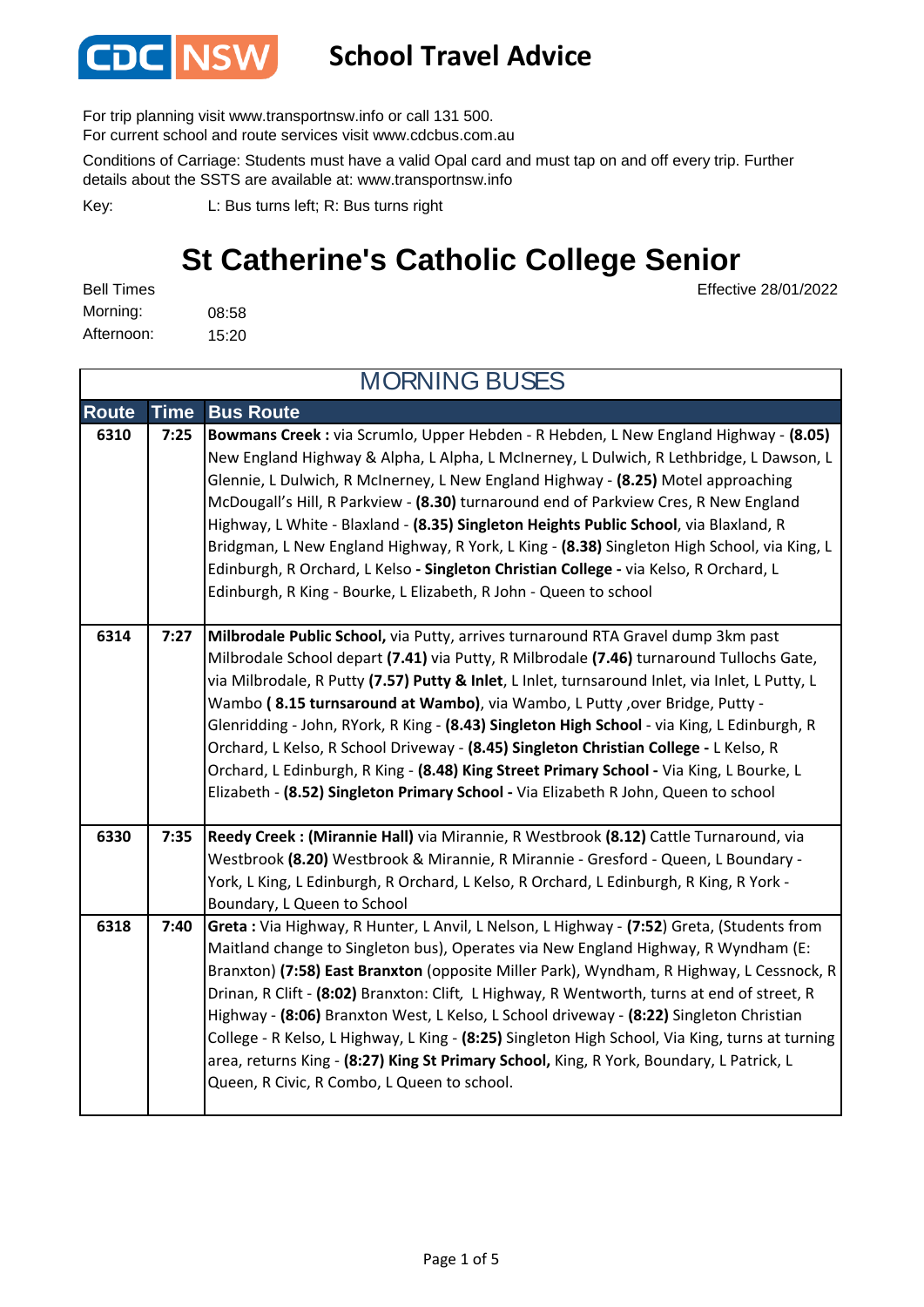# **CDC** NSW School Travel Advice

| <b>Route</b> | <b>Time</b> | <b>Bus Route</b>                                                                                                              |
|--------------|-------------|-------------------------------------------------------------------------------------------------------------------------------|
| 6334         | 7:42        | Glennies Creek : via Glennies Creek (7.42) Glennies Creek Rail Crossing, R Middle Falbrook                                    |
|              |             | (7.53) Glennies Creek & Middle Falbrook, L Stoney Creek, R Bridgman, (8.07) Bridgman &                                        |
|              |             | Stoney Creek, R Blaxland(Singleton Heights Public), White, L New England Highway, L Off                                       |
|              |             | Ramp, R Queen, L Civic, turnaround in capark., Queen to School 8.27                                                           |
|              |             |                                                                                                                               |
| 6352         | 7:45        | Jerrys Plains : (Jones Reserve & Doyles Creek) via Jones Reserve (7.55) Jones Reserve &                                       |
|              |             | Denman via Jones Reserve L Queen, R Pagan (7.59) Jerrys Plains Tavern, Golden Highway,                                        |
|              |             | pickup transfers from 6336, L Putty- Glenridding, R Carrington - Army Camp Rd, turnaround                                     |
|              |             | cemetery returns via Army Camp, R Glenridding - John, R York, L King (8.37) Singleton High                                    |
|              |             | School, return via King, L Bourke, L Elizabeth, R John, Queen to school                                                       |
| 6350         | 7:45        | Wattle Ponds : (Wattle Ponds & Pioneer) via Wattle Ponds, R Retreat, R Dyrring Road -                                         |
|              |             | (8.00) Retreat & Dyrring, R Pioneer, L Graham, R Casey - (8.08) Casey & Dominion, L                                           |
|              |             | Woodside, R Dominion, L Casey, R Acacia, L Bridgman, L New England Highway, L Off                                             |
|              |             | Ramp, R Queen to School                                                                                                       |
| 6336         | 7:47        | Warkworth: (Stapletons 7:47) via Chesthunt Back over dirt and ramps onto tar, L Comleroi,                                     |
|              |             | L Jerrys Plains (Golden Hwy) L Long Point (East) to the end - Gouldsville - (8.10)                                            |
|              |             | turnaround, Returns via Long Point, L Golden Hwy, transfer to 6352 (advise driver when                                        |
|              |             | boarding 6336),                                                                                                               |
| 6322         | 7:48        | Elderslie: (Stanhope Rural Fire Station driveway) via Stanhope, R Cranky Cnr, (7.58)                                          |
|              |             | U/Turn at Glenalister, Cranky Cnr, R Stanhope, R Elderslie - (8.05) Stanhope & Elderslie, L                                   |
|              |             | Glendon Lane - (8.10) Elderslie & Glendon Lane, R Glendon -(8.20) Glendon Lane &                                              |
|              |             | Glendon, L Scott's Flat Lane - (8.23) Scott's Flat & Scott's Flat Lane - (8.30) turnsaround end                               |
|              |             | Scott's Flat Lane, returns - (8.34) L Glendon, picks up Singleton Heights Public School only                                  |
|              |             | along Glendon - (8.40) Glendon & Gresford, L Gresford, Over Bridge, Queen to School                                           |
| 6316         | 7:50        | Glendonbrook : Gate turnaround, via Glendonbrook (8.00) Cranky & Glendonbrook, via                                            |
|              |             | Glendonbrook, Blind Creek, via Glendonbrook, Elderslie, turnaround via Elderslie (8.22)                                       |
|              |             | Gresford & Elderslie, L Gresford - Queen to School                                                                            |
|              |             |                                                                                                                               |
| 6332         | 7:53        | Mitchell Flat : (Gresford Road approx 100m past Sedgefield Creek) via Gresford, L                                             |
|              |             | Robertson (clockwise) L Roberston, L Gresford, R Mitchell's Flat - (8.12) turn around                                         |
|              |             | Mitchell's Flat returns via Mitchell's Flat, L Gresford, L Roughit, R Glendon - (8.20) Roughit                                |
| 6344         | 8:00        | & Glendon, L Gresford - Queen to School<br>Belford : Bell & Hwy via New England Highway, L Standen - (8.05) New England Hwy & |
|              |             | Standen - (8.17) Kirkton School, L Bell, L New England Highway, R Pothana - (8.31) turn                                       |
|              |             | around Pothana & Old Highway via Pothana, L New England Highway, L Hermitage, across                                          |
|              |             | rail lines - (8.33) Hermitage, turn around Information sign, via Hermitage, L New England                                     |
|              |             | Highway - (8.36) New England Hwy Nth of Bell Road Highway to Singleton, L Kelso -                                             |
|              |             | Singleton Christian College - R Kelso, L New England Highway, L York, L King, via                                             |
|              |             | turnaround via King, Bourke, L Elizabeth, R John - Queen to school                                                            |
|              |             |                                                                                                                               |
| 6324         | 8:08        | Hunterview : (Wilkinson Boulevard & Acacia Circuit) via Wilkinson, R Casey, R Wilkinson, L                                    |
|              |             | Acacia, L Polo, L Benjamin, L Banksia, R Burbank, L Acacia, L Bridgman, L New England                                         |
|              |             | Highway, L off ramp, R Queen to School                                                                                        |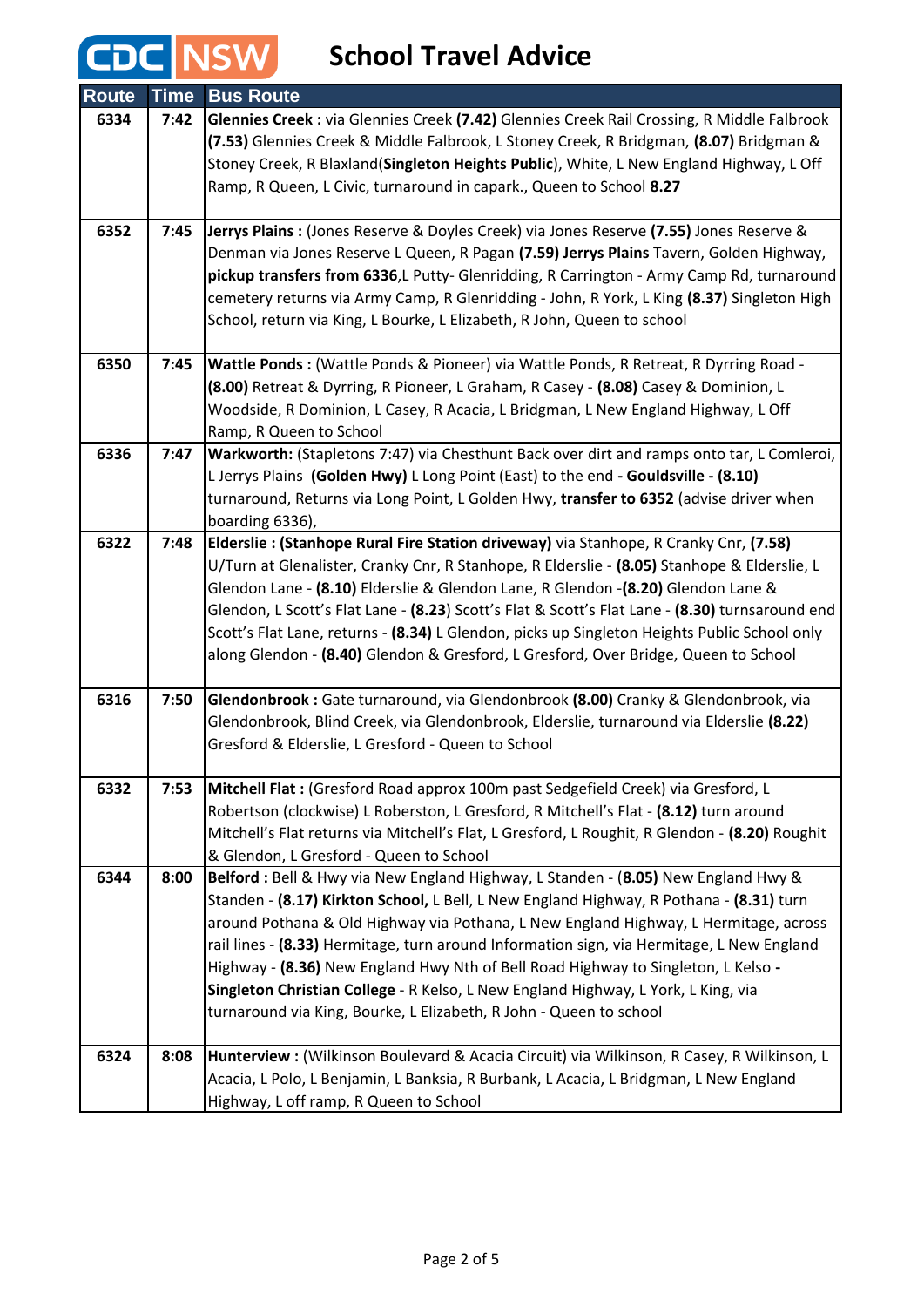## **School Travel Advice**

CDC NSW

| <b>Route</b> | <b>Time</b> | <b>Bus Route</b>                                                                              |
|--------------|-------------|-----------------------------------------------------------------------------------------------|
| 6338         | 8:10        | (Wynyard Street & Rawcliffe Street) via Wynyard, L Church, R Barton, R Sussex, L Buchan,      |
|              |             | R Loder, L Kelso, L Waterhouse, R Orchard, L Edinburgh, R King, L York, R Bathurst, R Pitt, L |
|              |             | New England Highway, L Bridgman, L Dunolly, R Darlington - (8.22) R Simpson, R Grainger,      |
|              |             | R Simpson, R New England Highway, L White, R James Cook, R Lawson, L Wentworth, R             |
|              |             | White, R Blaxland, L Willcox, R O'Halloran, R Marshall, L Blaxland, L Bridgman, R Acacia, L   |
|              |             | Wilkinson, L Casey - (8.46) Casey & Dominion via Casey L Woodside, R Dominion, L Casey, R     |
|              |             | Acacia, L Bridgman, L New England Highway, L off ramp, R Queen to School                      |
|              |             |                                                                                               |
| 6346         | 8:25        | From Bourke & William, via Bourke, L Elizabeth, L John, L William, R Bathurst, L Wynyard, L   |
|              |             | Rawcliffe, R Shaw, L Church, R Castlereagh, R Sussex, R Barton, L Church, L Andrew - Ada, L   |
|              |             | Bond, R Kelso, R School Driveway - (8:42) Singleton Christian College, School Driveway, L     |
|              |             | Kelso, R Orchard, L Edinburgh, R King - (8:46) King Street Primary School, Via King - Bourke, |
|              |             | L Elizabeth - (8:49) Singleton Primary School, Elizabeth, R John - Queen to school            |
|              |             |                                                                                               |
| 6340         | 8:32        | Singleton: via Boundary, L Dangar - (8:35) Dangar & Brisbane, R Brisbane, L Howe, L           |
|              |             | Boonal, R Dangar, R Carroll - (8:40) Carroll & Springdale, Carroll, R Greenwood, R Boonal -   |
|              |             | (8:43) L Kennedy, L Highway, R Kelso - (8:45) Singleton Christian College, R School           |
|              |             | Driveway, L Kelso, R Orchard, L Edinburgh, R King, L Bourke, L Elizabeth, R John, Queen to    |
|              |             | school                                                                                        |

|              | <b>AFTERNOON BUSES</b> |                                                                                                                                                                                                                                                                                                                                                                                                                                                                                                                          |  |
|--------------|------------------------|--------------------------------------------------------------------------------------------------------------------------------------------------------------------------------------------------------------------------------------------------------------------------------------------------------------------------------------------------------------------------------------------------------------------------------------------------------------------------------------------------------------------------|--|
| <b>Route</b> | <b>Time</b>            | <b>Bus Route</b>                                                                                                                                                                                                                                                                                                                                                                                                                                                                                                         |  |
| 6357         | 15:13                  | Departs Queen, R Boundary, R Patrick, L Queen, L Campbell, R Bourke, R Elizabeth -<br>Singleton Primary School - Elizabeth, L John, L William, R Sussex, L York, R King, 180 turn at<br>turning area, via King - King Street Public School - via King, L York, L Sussex, L Buchan, L<br>Orchard, R Waterhouse, R Kelso, L Bond, R Andrew, L Rose, R View, R Church, L Wynyard, R<br>Frederick, R Gas, L Bathurst, R Pitt, to Church.                                                                                     |  |
| 6353         | 15:15                  | To Wattle Ponds: via Queen, R Boundary, York, L King - Singleton High School via King, via<br>turnaround, returns via King, R Pitt, L George, over Bridge, R Bridgman - Hunterview - R<br>Acacia, L Casey, R Dominion, L Woodside, R Casey, L Graham, R Pioneer, L Dyrring, L<br>Retreat, L Wattle Ponds.                                                                                                                                                                                                                |  |
| 6327         |                        | 15:25 To Belford : Via Queen, R Boundary, L New England Highway, R Kelso via - Singleton<br>Christian College, R Kelso, L New England Highway, L York, L King - Singleton High School -<br>via turnaround, returns via King, R York, R New England Highway, L Bell, R Standen -<br>Kirkton Primary School, via Standen, R New England Highway, L Hermitage - Belford -<br>Hermitage turnaround after railway lines.                                                                                                      |  |
| 6355         | 15:25                  | To Whittingham: via Queen, R Boundary, L New England Highway, R Kelso, L School<br>driveway - Singleton Christian School, R Kelso, L New England Highway, L York, L King,<br>Singleton High School, via turnaround, returns via King, R York, R New England Highway, L<br>Neotsfield Lane, R Racecourse, turn around Kanoona lane, returns via Racecourse, L<br>Neotsfield across Hwy, Range, L Minimbah Drive turn around at the end of Minimbah/<br>Coachmans, L Range, L Mitchell Line (Golden Hwy) L New England Hwy |  |
| 6351         | 15:29                  | To Elderslie : via Queen - over bridge, R Glendon Rd, L Glendon Lane, R Scott's Flat Road<br>turn around end of Scott's Flat, returns via Scott's Flat, R Glendon Lane, L Glendon Lane, R<br>Elderslie, L Stanhope, L Cranky Cnr, U/Turn at Glenalister, Cranky Cnr L Stanhope - Taylor's<br><b>Bridge</b> Stanhope Rural Fire Service driveway                                                                                                                                                                          |  |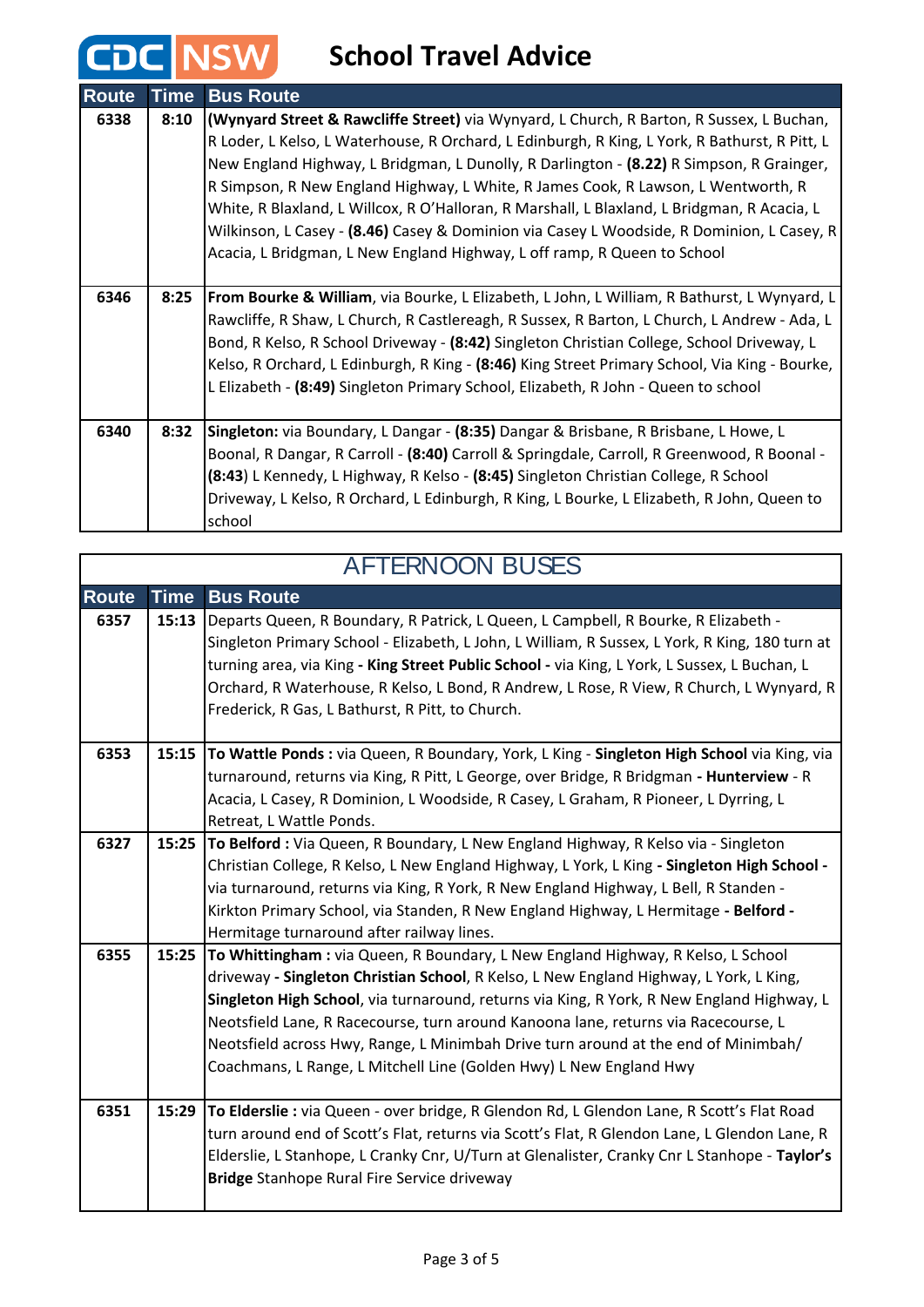# **CDC** NSW School Travel Advice

| <b>Route</b> | <b>Time</b> | <b>Bus Route</b>                                                                                                                                                                         |
|--------------|-------------|------------------------------------------------------------------------------------------------------------------------------------------------------------------------------------------|
| 6301         | 15:29       | To Mitchells Flat : via Queen, R Boundary, L New England Highway, R Kelso, L School                                                                                                      |
|              |             | driveway - Singleton Christian College - R Kelso, L Highway, L York, L King, Singleton High                                                                                              |
|              |             | School, via turnaround, returns via King, R York, L New England Hwy, R Boundary R Queen,                                                                                                 |
|              |             | Gresford, L Robertson (clockwise) L Roberston, L Gresford, R Mitchells Flat, turnaround 259                                                                                              |
|              |             | Mitchell's Flat Rd, via Mitchell's Flat, L Gresford, L Roughit R Glendon Lane.                                                                                                           |
|              |             |                                                                                                                                                                                          |
| 6325         | 15:29       | To Singleton: via Queen, R Boundary, R Patrick, L Queen, R Civic, drop OOSH students,                                                                                                    |
|              |             | Civic, L Queen, R Patrick, R Boundary, L Dangar, R Carroll, R Greenwood, R Boonal, L Doyle<br>L Boundary, York, L King, L Edinburgh, L Orchard to Highway.                               |
|              |             |                                                                                                                                                                                          |
| 6309         | 15:29       | To Hunterview : via Queen, R Boundary, cont. across Hwy, York, L King (Singleton High), via                                                                                              |
|              |             | King, L Edinburgh, L Orchard, L Hwy, R Bridgman, R Acacia, L Casey, R Dominion, L                                                                                                        |
|              |             | Woodside, R Casey, R (2 <sup>nd</sup> )Wilkinson, L Acacia, L Polo, LBenjamin, L Banksia, R Burbank, L                                                                                   |
|              |             | Acacia, L Bridgman, R Blaxland, L Dorsman, L Lawson, R James Cook, L Lawson, L                                                                                                           |
|              |             | Wentworth, R White, Blaxland to cnr Wakehurst.                                                                                                                                           |
|              |             |                                                                                                                                                                                          |
| 6333         | 15:30       | To Reedy Creek: via Queen, R Boundary, across Hwy, York, L King - Singleton High School -                                                                                                |
|              |             | via turnaround, returns King, R York, L Boundary, R Queen -Gresford, L Mirannie, L                                                                                                       |
|              |             | Westbrook, Cattle turnaround, Returns via Westbrook, L Mirannie, Mirannie Hall.                                                                                                          |
|              |             |                                                                                                                                                                                          |
| 6319         |             | 15:32 To Jerrys Plains : via Queen, R Boundary, R York, L King - Singleton High School via<br>turnaround, return via King, L York, L John - Glenridding - Putty, R Jerrys Plains (Golden |
|              |             | Hwy) - Pagan - Jerrys Plains township, L Queen, Jones Reserve turn around Doyle Creek Rd                                                                                                 |
|              |             |                                                                                                                                                                                          |
| 6339         | 15:32       | To Camberwell, Bowmans Creek: Via Queen, R Boundary, R York, L King - Singleton High                                                                                                     |
|              |             | School, via turnaround, returns via King, R York, L New England Highway, L Parkview, turn                                                                                                |
|              |             | around McDougall & Parkview, L New England Highway - Camberwell - R McInerney, L                                                                                                         |
|              |             | Dulwich, R Lethbridge, L Dawson, L Glennie, L Dulwich, R McInerney, R New England                                                                                                        |
|              |             | Highway - Ravensworth - R Hebden, L Upper Hebden, R Scrumlo, turn around                                                                                                                 |
| 6341         | 15:35       | To Bulga : via Queen, R Boundary - York, L King, Singleton High School via turnaround, via                                                                                               |
|              |             | King, L York, L John, via Putty, R Wambo, turn around, via Wambo, R Putty, R Inlet, turn                                                                                                 |
|              |             | around Inlet returns via Inlet, R Putty, L Milbrodale, turn around Tulloch's gate Milbrodale,                                                                                            |
|              |             | returns via Milbrodale, L Putty, turn around RTA Gravel Dump past Milbrodale School                                                                                                      |
|              |             |                                                                                                                                                                                          |
| 6343         | 15:36       | To Greta: via Queen, R Boundary, R York, L King - Singleton High School, turns in turning                                                                                                |
|              |             | area, King Street Primary School, returns King, R York, R Highway, Branxton West,                                                                                                        |
|              |             | Continues via Highway, R Bowen, L Drinan, L Clift, Branxton: Clift Street, then via R                                                                                                    |
|              |             | Highway, L West, R High, R Hunter, L Highway, R Nelson, R Anvil, R Wyndham                                                                                                               |
| 6349         | 15:37       | To Warkworth: Transfer from 6319 at Singleton High, via King, via turnaround, returns via                                                                                                |
|              |             | King, King Street Primary School via King, L York, L John, Glenridding, L Army Camp,                                                                                                     |
|              |             | turnaround, returns via Army Camp, L Putty, R Mitchell Line (Golden Hwy) R Gouldsville, R                                                                                                |
|              |             | Long Point (East) to the end, turnsaround, via Long Point, R Golden Hwy, R Comleroi to                                                                                                   |
|              |             | Cheshunt                                                                                                                                                                                 |
| 6331         | 15:41       | To Glendonbrook : via Queen - Gresford, R Elderslie, turnaround returns via Elderslie,                                                                                                   |
|              |             | Glendonbrook, Blind Creek, via Glendonbrook.                                                                                                                                             |